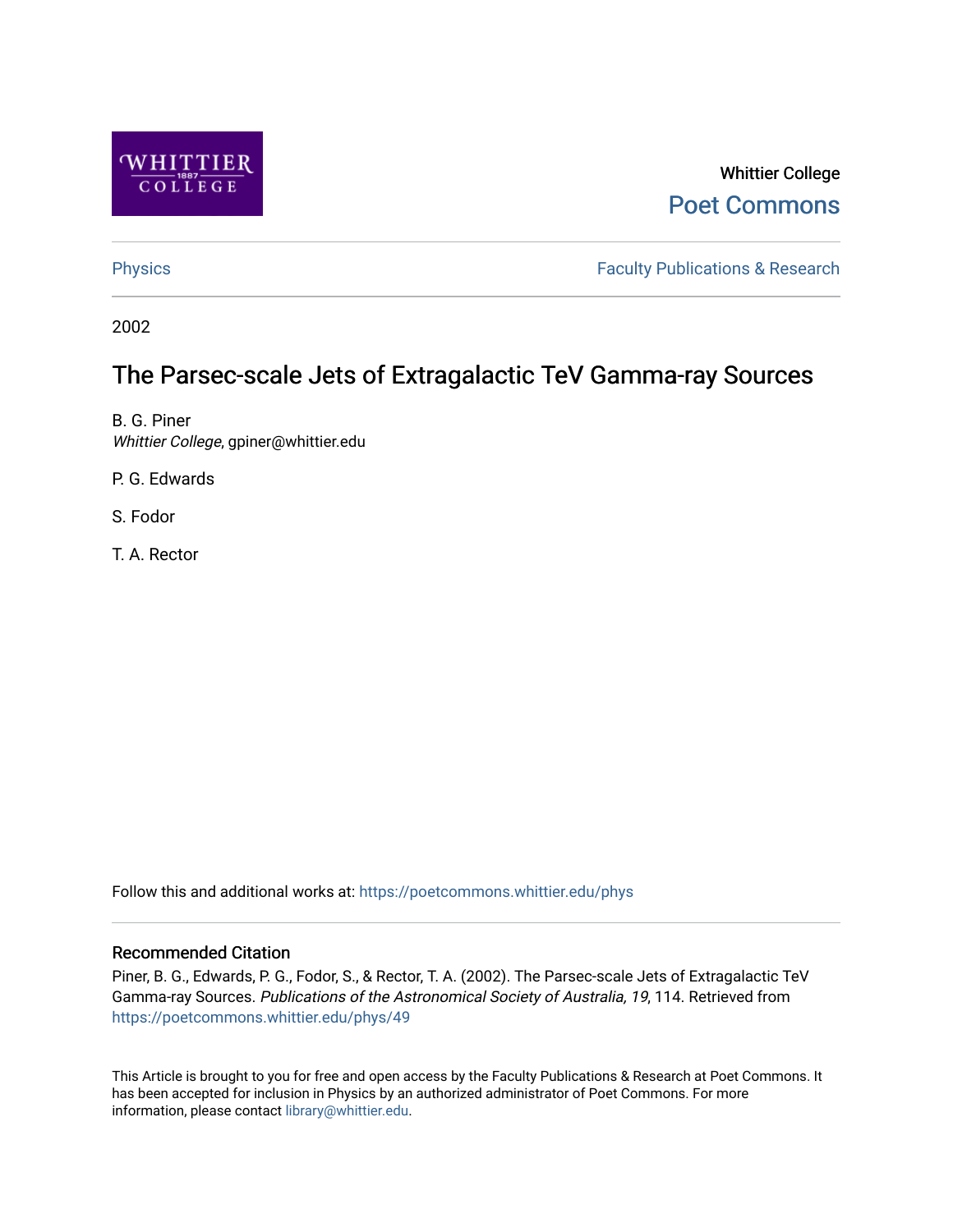## **The Parsec-scale Jets of Extragalactic TeV Gamma-ray Sources**

B. G. Piner<sup>1</sup>, P. G. Edwards<sup>2</sup>, S. Fodor<sup>1</sup> and T. A. Rector<sup>3</sup>

<sup>1</sup>Department of Physics and Astronomy, Whittier College, 13406 E. Philadelphia St., Whittier, CA 90608, USA gpiner@whittier.edu 2 ISAS, Yoshinodai 3-1-1, Sagamihara, Kanagawa 229-8510, Japan <sup>3</sup>NOAO, 950 North Cherry Avenue, Tucson, AZ 85719, USA

*Received 2001 July 31, accepted 2002 March 28*

**Abstract:** We present results of VLBI monitoring observations of the blazars detected by ground-based TeV gamma-ray telescopes. Preliminary results have shown that the apparent speeds of the parsec-scale jet features in these sources are predominantly subluminal, and significantly slower than those in the GeVpeaked (EGRET) gamma-ray blazars. Here we add results from additional sources and additional epochs that increase the statistical significance of this comparison. These slower speeds may indicate rapid deceleration of the jets in TeV blazars between the TeV gamma-ray emitting scales and VLBI scales.

**Keywords:** BLLacertae objects: individual(Mrk 501, 1ES 1959+650, PKS 2155−304, 1ES 2344+514) galaxies: active — galaxies: jets — radio continuum: galaxies — radiation mechanisms: non-thermal

#### **1 Introduction**

Detectable fluxes of TeV ( $\sim$ 1 × 10<sup>12</sup> eV)  $\gamma$ -rays have been reported for eight AGN: Mrk 421 (Punch et al. 1992), Mrk 501 (Quinn et al. 1996), 1ES 2344+514 (Catanese et al. 1998), PKS 2155−304 (Chadwick et al. 1999), 1ES 1959+650 (Nishiyama et al. 1999), 3C66A (Neshpor et al. 1998), BL Lac (Neshpor et al. 2001), and 1ES 1426+428 (Horan et al. 2001). At present only Mrk 421 and Mrk 501 have been confirmed by independent groups as TeV gamma-ray sources. Short-timescale variability of the  $\gamma$ -ray emission implies high Doppler factors in the  $\gamma$ -ray emitting regions for at least some of these sources (see the review of Catanese & Weekes 1999). We have analysed multi-epoch VLBI observations of five of these TeV blazars, to determine if high Doppler factors are also evident in the parsec-scale jet structure. We have also recently completed a first-epoch observation of 1ES 1426+428, but have not observed 3C66A, whose high redshift makes it an unlikely TeV source.

#### **2 Observations**

Mrk 421 and Mrk 501 both have a significant number of archival VLBI observations. For these sources, we have combined this archival VLBI data (from the U.S. Naval Observatory Radio Reference Frame Image Database [e.g. Fey & Charlot 1997] and from the VLBA 2 cm survey [e.g. Kellermann et al. 1998]) with our own VLBA and VSOP data. All archival data was independently imaged and/or model fitted by us, starting from the calibrated  $(u, v)$  data. The other three sources that we studied (1ES 1959+650, PKS 2155−304, and 1ES 2344+514) have fainter VLBI flux densities (∼100 mJy) and had not been previously studied with VLBI. We monitored these sources with the NRAO VLBA at 15 GHz during 1999 and 2000. Some of these observations are also discussed

by, e.g. Edwards et al. (2001), who present more information on the kiloparsec-scale structure of these sources. These observations will be described in detail, including complete sets of images and model fits, in forthcoming publications (Edwards & Piner, in preparation, for Mrk 501; Piner et al., in preparation, for 1ES 1959+650, PKS 2155−304, and 1ES 2344+514).

#### **3 Results on Individual Sources**

#### *3.1 Mrk 421*

Analysis of 30 VLBI images of Mrk 421 at 15 epochs is presented by Piner et al. (1999). The apparent speeds of three components were measured, and all were found to be subluminal (see Table 1). These measured speeds differed from apparent superluminal speeds obtained from 3 epochs of VLBI data from the early 1980s by Zhang & Bååth (1990). With the benefit of hindsight, it appears the

**Table 1. Apparent component speeds**

| Source       | Component <sup>a</sup> | Speed <sup>b</sup> $(c)$ |
|--------------|------------------------|--------------------------|
| Mrk 421      | C4                     | $0.2 \pm 0.3$            |
|              | C <sub>5</sub>         | $0.3 \pm 0.1$            |
|              | C <sub>6</sub>         | $-0.1 \pm 0.1$           |
| Mrk 501      | C <sub>1</sub>         | $0.1 \pm 0.2$            |
|              | C <sub>2</sub>         | $0.8 \pm 0.1$            |
|              | C <sub>3</sub>         | $0.3 \pm 0.1$            |
|              | C <sub>4</sub>         | $0.0 \pm 0.1$            |
| 1ES 1959+650 | C <sub>1</sub>         | $0.1 \pm 1.1$            |
|              | C <sub>2</sub>         | $-0.2 \pm 0.8$           |
| PKS 2155-304 | C <sub>1</sub>         | $4.6 \pm 3.8$            |
| 1ES 2344+514 | C <sub>1</sub>         | $1.3 \pm 0.8$            |
|              | C2                     | $0.5 \pm 0.8$            |
|              | C <sub>3</sub>         | $-0.2 \pm 0.8$           |

 $a$  Components are numbered C1, C2, ... from the outermost component inward.

 $b$  For  $H_0 = 65$  km s<sup>-1</sup> Mpc<sup>-1</sup>.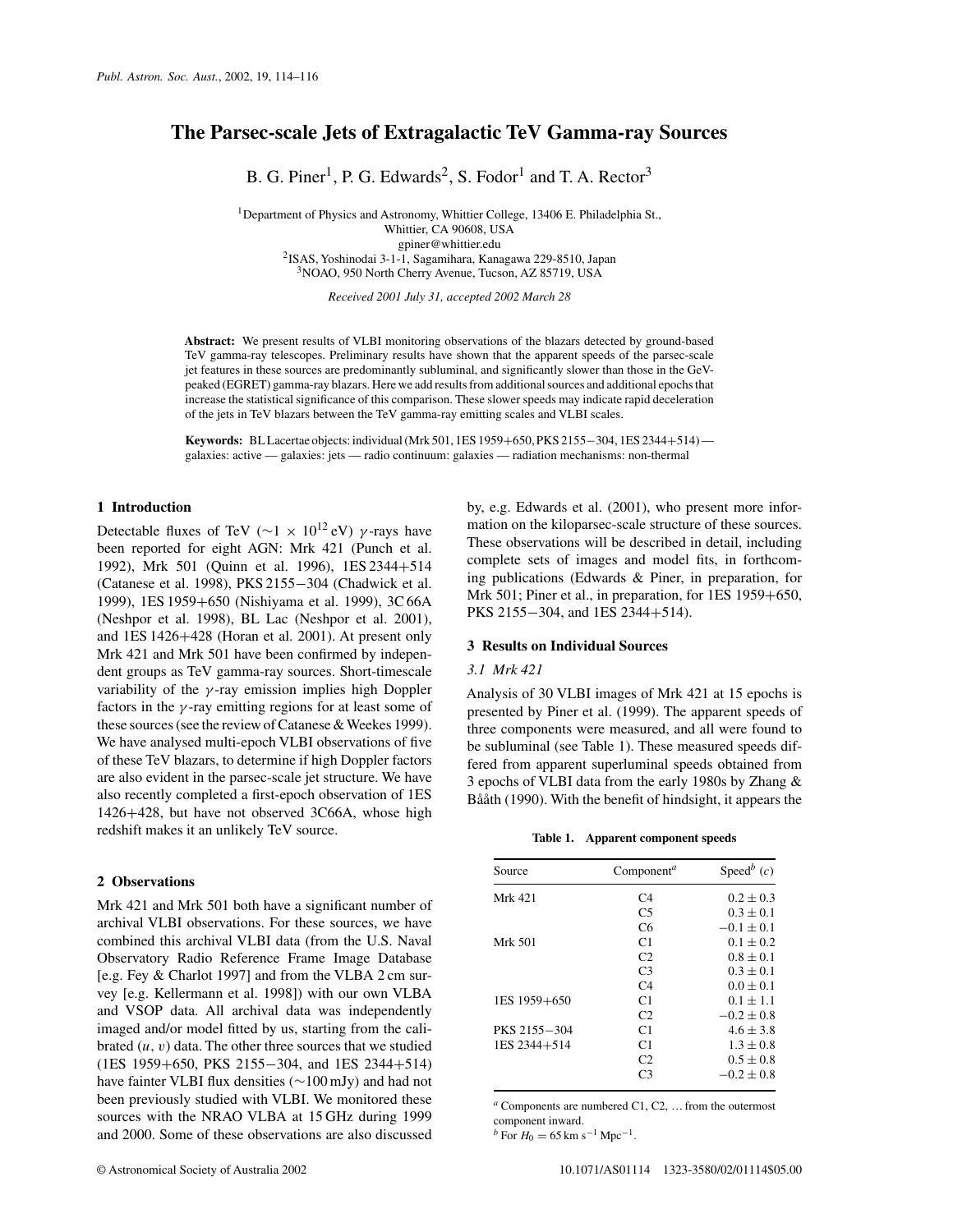

**Figure 1** 15 GHz VLBA images of 1ES 2344+514, PKS 2155−304, and 1ES 1959+650. The uniformly weighted restoring beams have FWHM sizes of  $0.6 \times 0.4$  mas,  $1.0 \times 0.4$  mas, and  $0.7 \times 0.3$  mas, respectively. The lowest contour in each image has been set to 3 times the rms noise level in the image, and is equal to 0.35, 0.62, and 0.45 mJy beam<sup>-1</sup>, respectively. Successive contours are each a factor of 2 higher. The peak flux densities are 85, 194, and 85 mJy beam<sup>-1</sup> for the three images, respectively. The axes are labelled in milliarcseconds.

uncertainties in component positions assigned by Zhang & Bååth (1990) were too small. With larger assumed errors, these earlier observations are consistent with those of Piner et al. (1999).

#### *3.2 Mrk 501*

For Mrk 501, we have analysed a total of 11 epochs of VLBI data: four from the USNO RRFID, six from the VLBA 2 cm survey, and one VSOP observation. A total of four jet components can be identified, with apparent speeds ranging up to 0.8c (see Table 1).

#### *3.3 1ES 1959*+*650*

We observed 1ES 1959+650 with the VLBA at 3 epochs at 15 GHz between 2000 March and 2000 July. All three epochs have been imaged, an image from the first epoch is shown in Figure 1. Two jet components whose positions are consistent with no apparent motion were identified at all three epochs (see Table 1).

#### *3.4 PKS 2155*−*304*

PKS 2155−304 is a well-known X-ray selected BL Lac object.We observed thissource with theVLBA at 3 epochs at 15 GHz between 2000 March and 2000 June. All three epochs have been imaged, and an image from the first epoch is shown. We identified one component with an apparent speed of  $4.6 \pm 3.8c$ . Additional epochs would help to reduce the large error on this measurement.

### *3.5 1ES 2344*+*514*

We observed 1ES 2344+514 four times with the VLBA at 15 GHz between 1999 October and 2000 March. All four epochs have been imaged, an image from the latest epoch is shown in Figure 1. A total of three components were identified by model fitting, at each of the four epochs, with apparent speeds ranging up to  $1.3c$  (see Table 1).

#### **4 Discussion**

The TeV ('blue') blazars appear to have substantially slower apparent speeds than the GeV ('red') blazars. All but one of the radio components we have measured are subluminal or only slightly superluminal. We have compared the component speeds we have measured in TeV blazars to the apparent speeds measured in the jets of GeV (EGRET) blazars (Jorstad et al. 2001). A Kolmogorov– Smirnov test shows the two distributions are different with a significance of  $2 \times 10^{-5}$ . These slow apparent speeds must somehow be reconciled with the high Doppler factors demanded by rapid TeV variability.

It is possible for low apparent speeds to be caused by a small viewing angle of the parsec-scale jet. However, this requires very small viewing angles (often  $\ll 1$  degree), and in this case other radio properties indicative of a large Doppler factor such as extreme radio variability and very high apparent brightness temperatures should also be observed, and they are not. We consider the most likely explanation to be that the jet is physically slowing down between the region where TeV  $\gamma$ -rays are generated and the scales mapped by VLBI.

A mechanism to decelerate TeV blazar jets is described by Marscher (1999). If the jet is electron–positron with a sufficiently flat electron index, then most of the energy will be carried in the highest energy electrons that lose energy very efficiently to synchrotron and inverse Compton emission, producing the X-rays and TeV  $\gamma$ -rays, and dumping most of the energy and momentum close to the base of the jet. If deceleration of TeV blazar jets is confirmed by additional work, it may be an important argument for light (electron–positron) jets in these sources.

#### **Acknowledgments**

We thank Ken Kellermann and Alan Fey for providing us with VLBI data on Mrk 421 and Mrk 501. This research has made use of the United States Naval Observatory (USNO) Radio Reference Frame Image Database